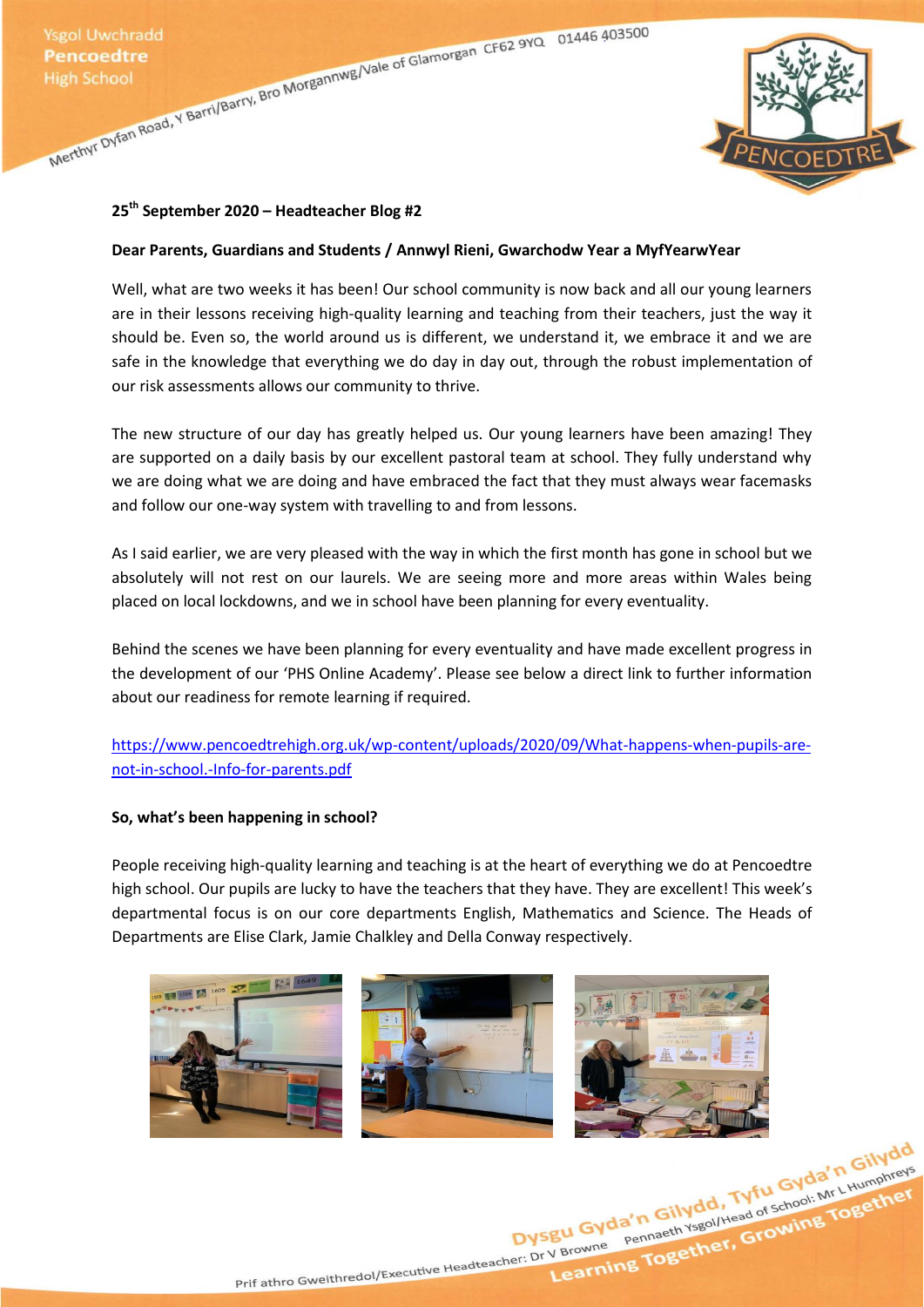Please see below exciting developments going on in our core departments over the last few weeks.

# **English**

Within English, Mr Saunders has been developing differentiation strategies so that we are able to quickly and effectively differentiate every lesson for our pupils.

Differentiation by SMA (secure, mastery and advanced) is a simple and quick, but very effective way of offering a class of mixed ability students a task.

To begin, the teacher needs to create three ability groupings within the class. This can be done solely on data but works best when combined with a teacher's soft assessment of all students' abilities. The weaker students are then labelled SECURE, the slightly stronger students are MASTERY and the most able students are called ADVANCED. (The wording is important to promote positivity; simply calling them easy, harder and hardest can have a negative effect on self-esteem.)

Once the groups are established and students know which group they are in (write it on the front of their exercise books) it can be put into action at any stage during a lesson. The key here is not to simply give the stronger/advanced students more work to do but rather give them more difficult tasks to complete. Students should not complete a task below their grouping but can opt to attempt a question from the next grouping up, thus showing a positive growth mind-set.

Two resources to use when establishing the difficulty curve for task are Bloom's Taxonomy and the Question Matrix – suggestions given below:

· SECURE tasks usually follow the 'What' or 'When' format. These work well as retrieval practice which is key for weaker students.

· MASTERY tasks usually require students to summarise, explain or infer.

· ADVANCED tasks can be such things as having students interpret information in a new medium (text into diagrams for example) or anything else from the higher end of Bloom's.

A great benefit of this strategy is that is evolving, and students are not always stuck on one grouping. For example, a student in English may be SECURE on this term's unit but be more able on next term's unit. Once an assessment has been marked, the grouping on the front of their book can be altered. Additionally, the groupings can be colour-coded allowing for a 'no hands up' approach to questioning. This then allows for deeper questioning of other students in the same group.

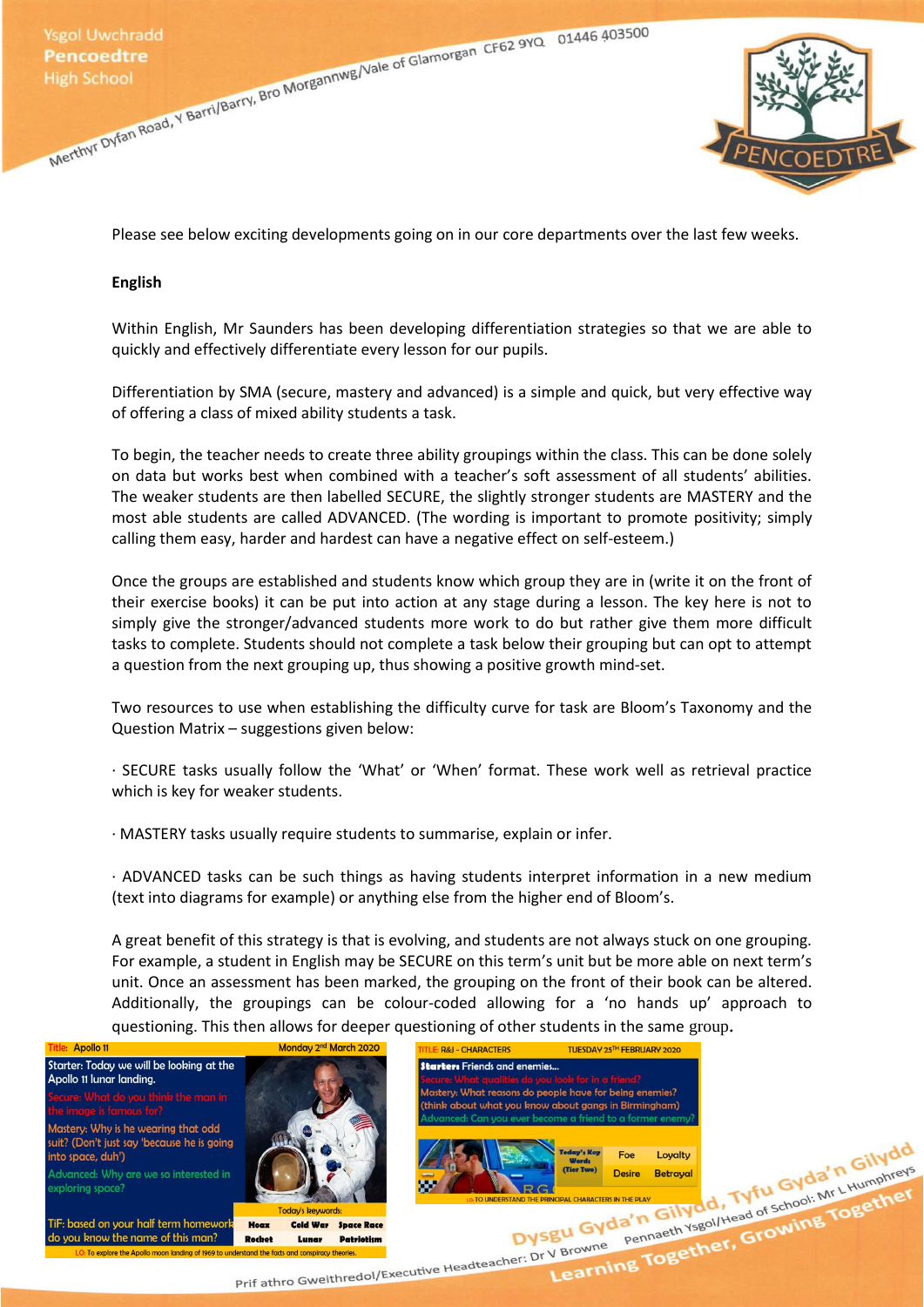

### **Maths**

The Mathematics Department took a new shape in September 2020 wishing farewell to Mr Jack Williams, who moved to Porth Community College furthering his career in a promoted role. In his stead we have appointed Ms McGowan, an experienced teacher from the other side of the bridge. She's already bringing her brand of Mathematics pedagogy to the department and has fitted in well with the department and pupils alike. We're really pleased to have her on board!

We've also had a change at the top of the department with Mr Baker stepping up to take a role on the Senior Leadership Team; Mr Baker has worked tirelessly to improve the mathematical education of our pupils over his years as Head of Department and will continue to be an integral member of the department going forward. I, Mr Chalkley, have stepped up into the Head of Department role and am extremely excited to continue Baker's great work in leading this innovative and hardworking department over the coming years.

There's plenty happening across the department; keep your eyes peeled in all year groups for the unveiling of our replacement to MathsWatch. (Details will be shared once all the wrinkles are ironed out.) We promise a fantastic resource to match, if not surpass, your experiences with our previous online learning platform. Tutors across the school are delivering our "Loom" videos to help pupils remember those forgotten lockdown skills.

Year 7 pupils have made a strong start. There are rumours of some pupils posting scores above 95% in their first assessment.

We have also learnt a few things from our Mrs Jones' Maths Department Murder Mystery:

- a. There might be more to Mr Adams than simply the "Zoom Quiz King"...
- b. Our new intake have some great problem solving skills and the resilience to back it up.

In the "examination years" of 11, 12 and 13 we've seen clear and distilled conviction, drive and enthusiasm for the subject. Year 13 are already producing reams of Calculus work that may look like hieroglyphics to mere mortals and Year 12 have a steely look in their eyes giving Baker and Chalks an incredibly positive outlook on their futures.

Every week we'll try to look at one student who has impressed us over the previous days, weeks or months. This week we look at Piers Chandler in Year 13. After underperforming in the summer exam, we saw how disappointed he was at the thought he might have to drop Mathematics A Level. In his own words: "I love Maths. I want to keep working at it", and he did. Weeks and weeks of work allowed him to show us his passion, determination and, most importantly, his Mathematical skills... He almost doubled his percentage with no additional teaching, other than what we guided him to on the internet. Not often do you see pupils with the attitude and conviction to follow up on a promise to do better. He's now sat proudly in the Year 13 class, using his summer learning to press forward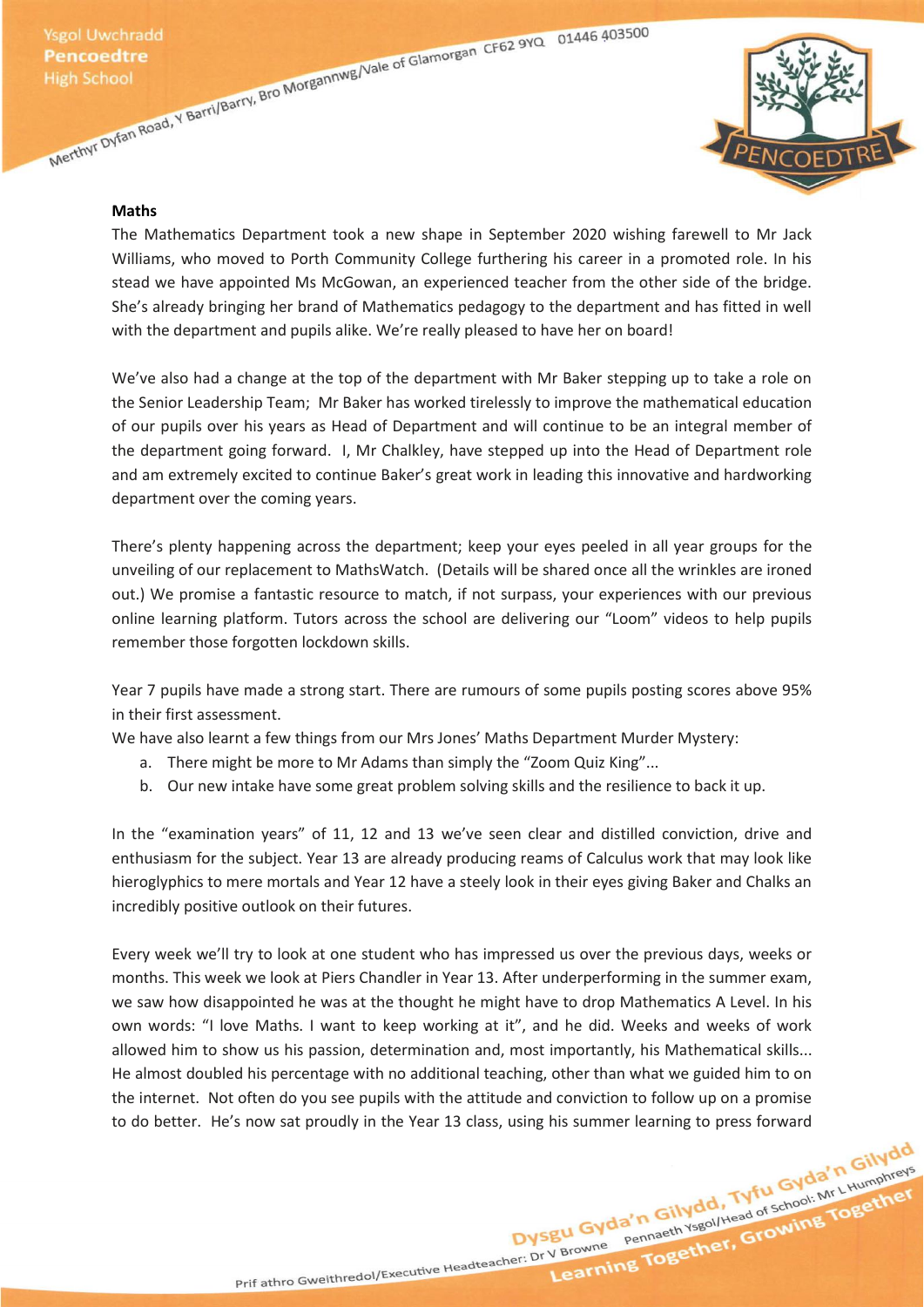

towards his university goals (he's even pre-learning topics I mention in passing!).

#### **Science**

Year 7 have made a great start in Science. They have learned how to light a Bunsen burner and have been burning metals. They have also had fun mixing chemicals and making observations. Year 8 have been acting as Forensic scientists and have made a cast of a screwdriver and lifted fingerprints to help 'solve a crime'. They have also been studying sound and testing their reaction time. Year 9 have been carrying out displacement reactions, testing for glucose linked to diabetes and using magnets. Year 10 have been distilling sea water and studying conduction and the impact of humans on the environment. Year 11 have been studying classification and biodiversity, Bonding and Space. Year 12 Biology have been carrying out Food tests and extracting DNA from a strawberry. Year 12 Chemistry have been learning how to make an accurate standard solution. Year 13 Biology have been extracting, then calculating the Rf value of chlorophyll. Year 13 Chemistry have been investigating reaction rate.

Covid-19 has meant that all equipment must be thoroughly disinfected and/or quarantined when used. This requires a lot of extra organisation but we are determined that the pupils as much as possible will still be able to carry out most practical sessions.



Dysgu Gyda'n Gilydd, Tyfu Gyda'n Gilydd<br>Dysgu Gyda'n Gilydd, Tyfu Gyda'n Gilydd<br>Dysgu Gyda'n Gilydd, Tyfu Gyda'n Gilydd<br>Pennaeth Ysgollter, Growing Together Prif athro Gweithredol/Executive Headteacher: Dr V Browne Pennaeth Ysgol/Head of School: Mr L Humphreys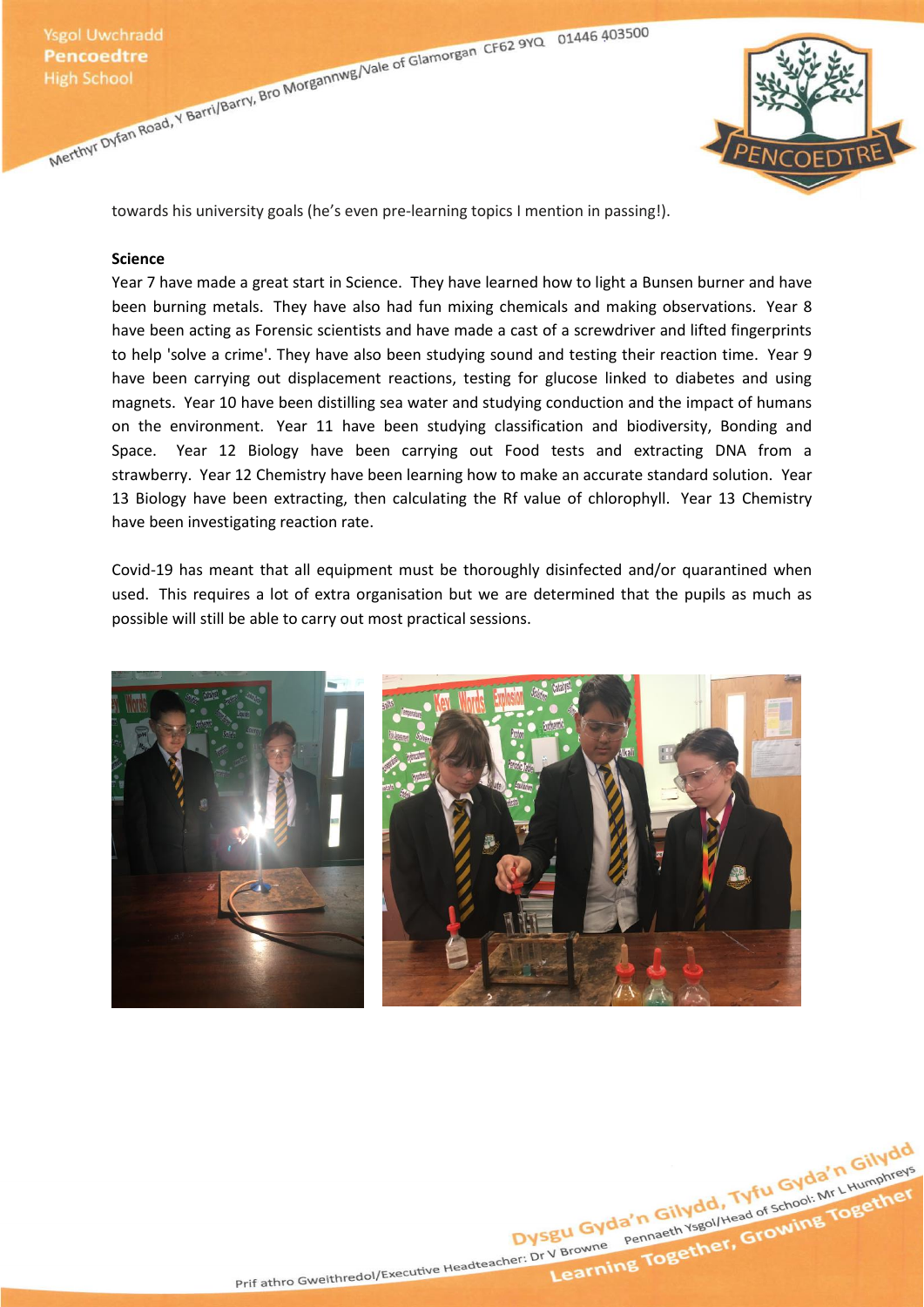

# **Budding Movie Stars? (Well definitely not the bearded man!)**

On Thursday, we welcomed Red90 Media into our school, to create a promotional video. The video will form part of our virtual year 6 open evening this year, but will also be a focal point for visitors to our website for years to come. Mike Baker arranged the schedule for the day and wishes to pass on his thanks to all teachers for their support. He said that all of the environments were excellent and pupils were so pleasant, engaging really well with the filming. Scott and Martin, from Red90, mentioned several times throughout the day that they have rarely visited a school with such positive teacher/pupil relationships and that they were blown away by the interactions. As a relative newcomer to this school, I am not surprised, as I have immediately seen the deep level of care and reciprocity you cultivate on a daily basis. I am just delighted that visitors to our school are recognising this after a few hours with us! We should have the video with us by this time next week and look forward to sharing it with you.



#### **Something Interesting!**

The latest digital 'back to school' issue of Families Cardiff & Vale is out now, with lots of great educational content, plus a chance to feature your child on our next cover, win a family holiday to Lapland, and for schools to win national book tokens.

Dysgu Gyda'n Gilydd, Tyfu Gyda'n Gilydd<br>Dysgu Gyda'n Gilydd, Tyfu Gyda'n Gilydd<br>Dysgu Gyda'n Gilydd, Tyfu Gyda'n Gilydd<br>Pennaeth Ysgol/Head of School: Mr L Humphreys

Prif athro Gweithredol/Executive Headteacher: Dr V Browne Pennaeth Ysgol/Head of School: Mr L Humphreys

The link is: [https://issuu.com/familiesonline/docs/fam\\_cardiff\\_9\\_-](https://issuu.com/familiesonline/docs/fam_cardiff_9_-_sept_oct_2020_web?fr=sMTAxZTE5NTYyNzY) [\\_sept\\_oct\\_2020\\_web?fr=sMTAxZTE5NTYyNzY](https://issuu.com/familiesonline/docs/fam_cardiff_9_-_sept_oct_2020_web?fr=sMTAxZTE5NTYyNzY)